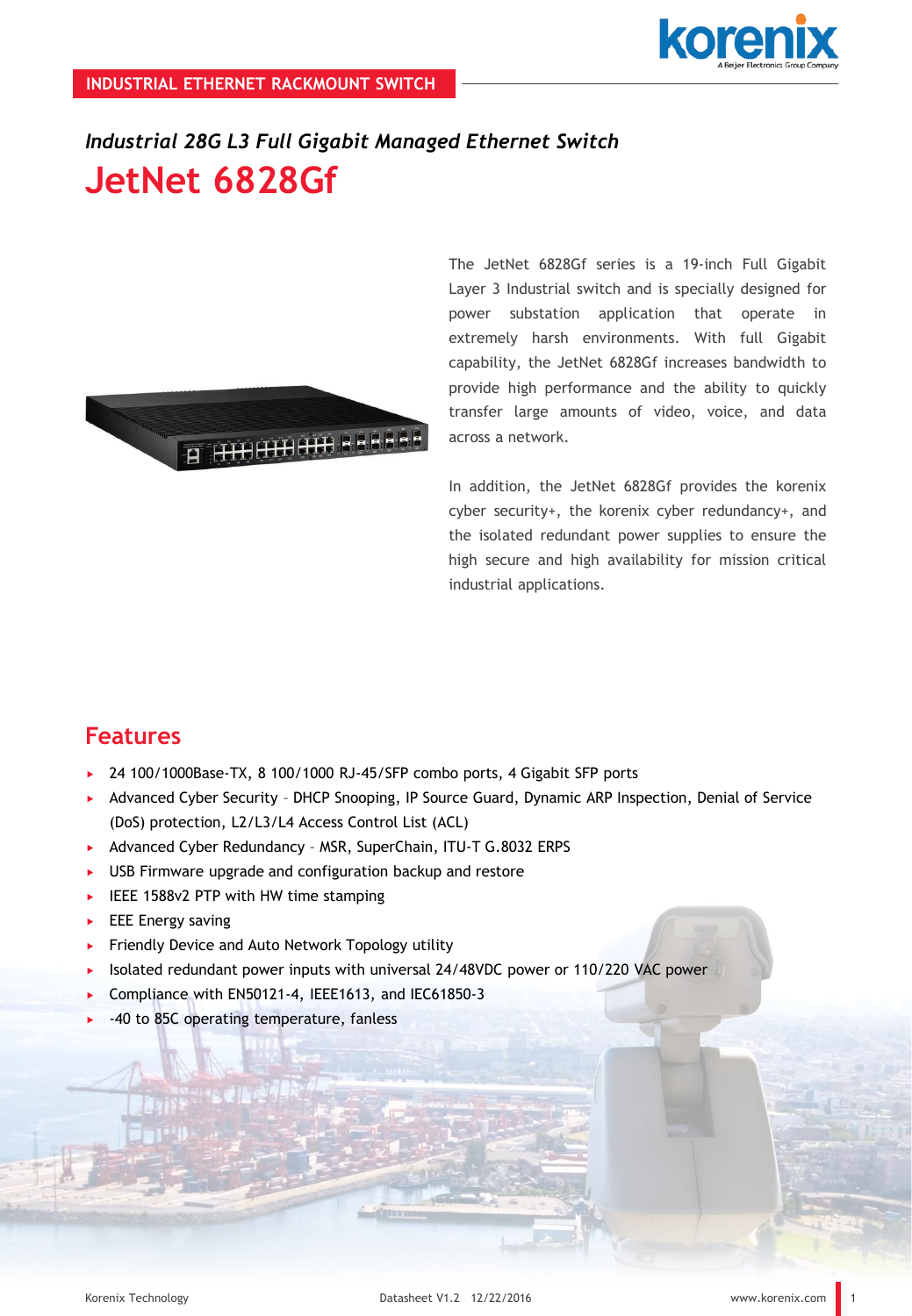## **Specification**

| Technology                             |                                                                                                                                                                                                                                                                                                                                                                                                                                                                                                                                                                                                                                                                        |
|----------------------------------------|------------------------------------------------------------------------------------------------------------------------------------------------------------------------------------------------------------------------------------------------------------------------------------------------------------------------------------------------------------------------------------------------------------------------------------------------------------------------------------------------------------------------------------------------------------------------------------------------------------------------------------------------------------------------|
| Standard                               | IEEE 802.3u 10Base-T Ethernet<br>IEEE 802.3u 100Base-TX Fast Ethernet<br>IEEE 802.3u 100Base-FX Fast Ethernet Fiber<br>IEEE 802.3ab 1000Base-T Gigabit Ethernet copper<br>IEEE 802.3z Gigabit Ethernet Fiber<br>IEEE 802.3x Flow Control and back-pressure<br>IEEE 802.1AB Link Layer Discovery Protocol (LLDP)<br>IEEE 802.1p Class of Service (CoS)<br>IEEE 802.1Q VLAN and GVRP<br>IEEE 802.1Q Double Tag VLAN (QinQ)<br>IEEE 802.1D Rapid Spanning Tree (RSTP)<br>IEEE 802.1S Multiple Spanning Tree Protocol (MSTP)<br>IEEE 802.3ad Link Aggregation Protocol (LACP)<br>IEEE 802.1x Port based Network Access Protocol<br>ITU-T G.8032 ERPS<br>IEEE 1588 PTPv1/v2 |
| Performance                            |                                                                                                                                                                                                                                                                                                                                                                                                                                                                                                                                                                                                                                                                        |
| Switch Technology                      | Store and Forward Technology with 56Gbps Non-Blocking Switching Fabric                                                                                                                                                                                                                                                                                                                                                                                                                                                                                                                                                                                                 |
| <b>CPU Performance</b>                 | 400Mhz ARM9 CPU with 10 Seconds Hardware Based Watchdog Timer                                                                                                                                                                                                                                                                                                                                                                                                                                                                                                                                                                                                          |
| System Memory                          | 256Mbytes RAM, 32Mbytes Flash ROM                                                                                                                                                                                                                                                                                                                                                                                                                                                                                                                                                                                                                                      |
| Transfer packet Size                   | 64Bytes ~ 9728Bytes (include double Tag VLAN)                                                                                                                                                                                                                                                                                                                                                                                                                                                                                                                                                                                                                          |
| <b>MAC address Table</b>               | 16K                                                                                                                                                                                                                                                                                                                                                                                                                                                                                                                                                                                                                                                                    |
| Packet Buffer<br>Transfer performance  | 1.5Mbytes shared memory<br>14,880pps for Ethernet, 148,800pps for Fast Ethernet, 1488,100pps for Gigabit Ethernet                                                                                                                                                                                                                                                                                                                                                                                                                                                                                                                                                      |
| Management                             |                                                                                                                                                                                                                                                                                                                                                                                                                                                                                                                                                                                                                                                                        |
| Configuration,<br>monitoring interface | • In-Band Management: Telnet with SSH, Web-Browser with SSL, IPv6, SNMP V1/V2c/V3 with<br>SNMP Trap (4 Trap Stations), RMON Group 1,2,3,9, Modbus/TCP, EtherNet/IP<br>• Out-Band Management: Local RJ-45/RS-232 connector with Cisco like command<br>• USB Firmware upgrade and configuration backup and restore                                                                                                                                                                                                                                                                                                                                                       |
| System Manage Secure                   | • Telnet/Local Console support command like interface with Cisco like commands, and offers<br>4 management sessions; the system supports SSL for HTTP security, SSH for Telnet security<br>• Supports Manage Station with IP Secure function, up to 4 Manage Stations<br>• Management Device Login Switch System by Remote RADIUS account/password, key for<br><b>RADIUS Server authentication</b>                                                                                                                                                                                                                                                                     |
| <b>SNMP MIB</b>                        | MIB II, Bridge MIB, Ethernet Like MIB, VLAN MIB, IGMP MIB, Private MIB                                                                                                                                                                                                                                                                                                                                                                                                                                                                                                                                                                                                 |
| <b>Management Utility</b>              | Management utility with IEEE 802.1AB link Layer Protocol for Device finding and Link Topology<br>Discovery                                                                                                                                                                                                                                                                                                                                                                                                                                                                                                                                                             |
| Network Time Protocol                  | NTP protocol with daylight saving and localize time sync function                                                                                                                                                                                                                                                                                                                                                                                                                                                                                                                                                                                                      |
| IEEE 1588 PTP<br>*See Note-1           | IEEE 1588 Precision Time Protocol v1/v2                                                                                                                                                                                                                                                                                                                                                                                                                                                                                                                                                                                                                                |
| E-mail Warning                         | 4 receipt E-mail accounts with mail server authentication                                                                                                                                                                                                                                                                                                                                                                                                                                                                                                                                                                                                              |
| System log                             | Local or remote log server with authentication                                                                                                                                                                                                                                                                                                                                                                                                                                                                                                                                                                                                                         |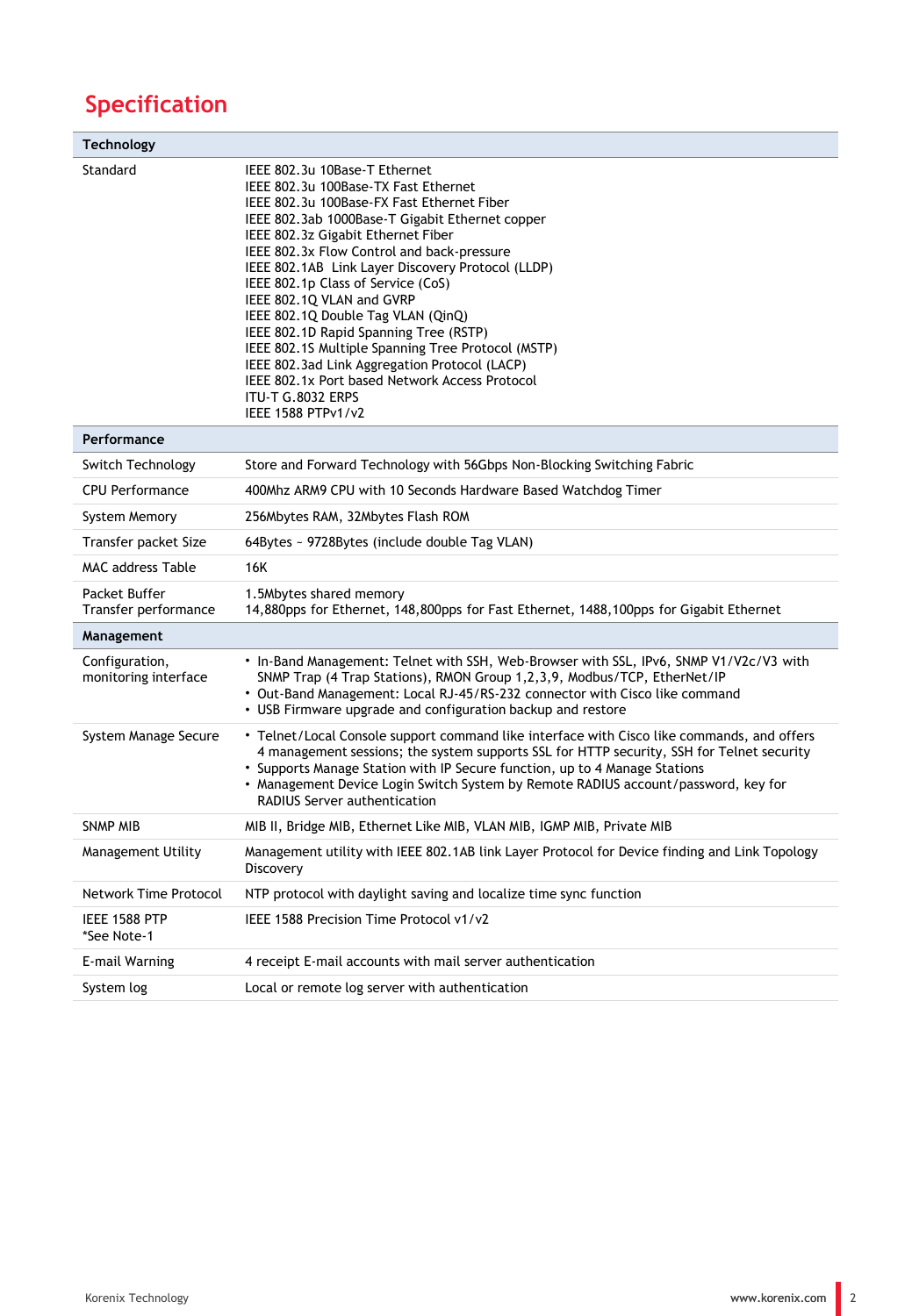| Network Performance                           |                                                                                                                                                                                                                                  |
|-----------------------------------------------|----------------------------------------------------------------------------------------------------------------------------------------------------------------------------------------------------------------------------------|
| Port Configuration                            | Port Link Speed, Link Mode, Link Status and Port Enable/Disable                                                                                                                                                                  |
| Port Trunk/Link<br>Aggregation                | IEEE 802.3ad port aggregation and static port trunk, Trunk member up to 8 ports,<br>maximum 8 trunk groups                                                                                                                       |
| <b>VLAN</b>                                   | IEEE 802.1Q tag VLAN with 4K VLAN/GVRP entries<br>3 VLAN modes - Trunk, Hybrid and Link access                                                                                                                                   |
| Private VLAN                                  | Direct Client ports in isolated / community VLAN to promiscuous port in primary VLAN                                                                                                                                             |
| IEEE 802.1 QinQ                               | Double Tag for Private VLAN Access                                                                                                                                                                                               |
| <b>Class of Service</b>                       | IEEE 802.1p class of service, 8 priority queues/port                                                                                                                                                                             |
| <b>Traffic Prioritize</b>                     | Supports 8 physical queues with weighted fair queuing (WRR) or Strict Priority Schemer,<br>which follows IEEE 802.1p CoS tag and IPv4 Type of Service/Differ information to prioritize<br>the traffic of your industrial network |
| <b>IGMP Snooping</b>                          | IGMP Snooping v1/v2/v3 for multicast filtering and IGMP Query mode, also support<br>unknown multicast forwarding policies- Drop, Flooding and Forward to route port                                                              |
| Rate Control                                  | Ingress/Egress filtering for Broadcast, Multicast, Unknown DA or All packets                                                                                                                                                     |
| Port Mirroring                                | On-line traffic monitoring on multiple selected target ports                                                                                                                                                                     |
| DHCP                                          | DHCP Client/Server with IP & MAC address binding, DHCP Relay Agent function and DHCP<br>Server with Static port based IP assigned function                                                                                       |
| <b>Advanced Cyber Security</b><br>*See Note-2 | Port security, IEEE 802.1x, DHCP Snooping, IP Source Guard, Dynamic ARP Inspection,<br>Denial of Service (DoS) protection, L2/L3/L4 Access Control List (ACL), TACACS+                                                           |
| <b>Industrial Protocol</b>                    | Modbus/TCP, EtherNet/IP                                                                                                                                                                                                          |
| Network Redundancy                            |                                                                                                                                                                                                                                  |
| Redundancy                                    | Ring Redundancy Technology, Includes Rapid Super Ring, Rapid Dual Homing, TrunkRing™,<br>MultiRing™, SuperChain™                                                                                                                 |
| Dual Homing                                   | Multiple uplink paths to one or multiple upper Switch, up to 256 Groups<br>RDH Peer protection                                                                                                                                   |
| $TrunkRing^{\text{TM}}$                       | Integrate port aggregate function in ring path to get higher throughput ring architecture                                                                                                                                        |
| MultiRing <sup>TM</sup>                       | Couple or multiple up to 14 Rapid Super Rings in one device, supports up to 14 Gigabit<br>rings                                                                                                                                  |
| SuperChain™                                   | It is new ring technology with flexible and scalability, compatibility, and easy<br>configurable. The ring includes 2 types of node Switch - Border Switch and Member Switch                                                     |
| Rapid Spanning Tree                           | IEEE 802.1D-2004 Rapid Spanning Tree Protocol. Compatible with Legacy Spanning Tree<br>and IEEE 802.1w                                                                                                                           |
| Multiple Spanning Tree                        | IEEE 802.1s Multiple Spanning Tree, each MSTP instance can include one or more VLANs,<br>and also supports multiple RSTP deployed in a VLAN or multiple VLANs                                                                    |
| ITU-T G.8032 ERPS<br>*See Note-3              | Support ITU-T G.8032 ERPS V1 single ring topology, and ERPS v2 multiple rings with ladder<br>topology                                                                                                                            |
| <b>L3 Features</b>                            |                                                                                                                                                                                                                                  |
| Routing Performance                           | IPv4 Unicast Route Table: 64, IPv4 Host Table: 512, IP Multicast Routes: 64 groups,<br>Supported L3 Interfaces: 64                                                                                                               |
| L3 Routing                                    | Static Routing/Dynamic Routing/VLAN Routing/RIP/OSPFv2                                                                                                                                                                           |
| L3 Gateway Redundancy                         | VRRPv2                                                                                                                                                                                                                           |
| <b>Multicast Routing</b>                      | Static                                                                                                                                                                                                                           |
| <b>Power Requirement</b>                      |                                                                                                                                                                                                                                  |
| System Power                                  | Input voltage: AC110/220 (90-264VAC), DC24(18~36VDC), DC48(36-75VDC)                                                                                                                                                             |
| Power Consumption                             | Max. 29Watts (DC model)                                                                                                                                                                                                          |
| Mechanical                                    |                                                                                                                                                                                                                                  |
| Installation                                  | 19", 1U Rackmount                                                                                                                                                                                                                |
| Enclosure Material                            | Aluminum/Steel Metal                                                                                                                                                                                                             |
| Dimension                                     | 44mm(H) x 440mm (W) x 378.5mm (D)                                                                                                                                                                                                |
| Weight                                        | 6.7 kg with package                                                                                                                                                                                                              |
| Ingress Protection                            | Robust IP40                                                                                                                                                                                                                      |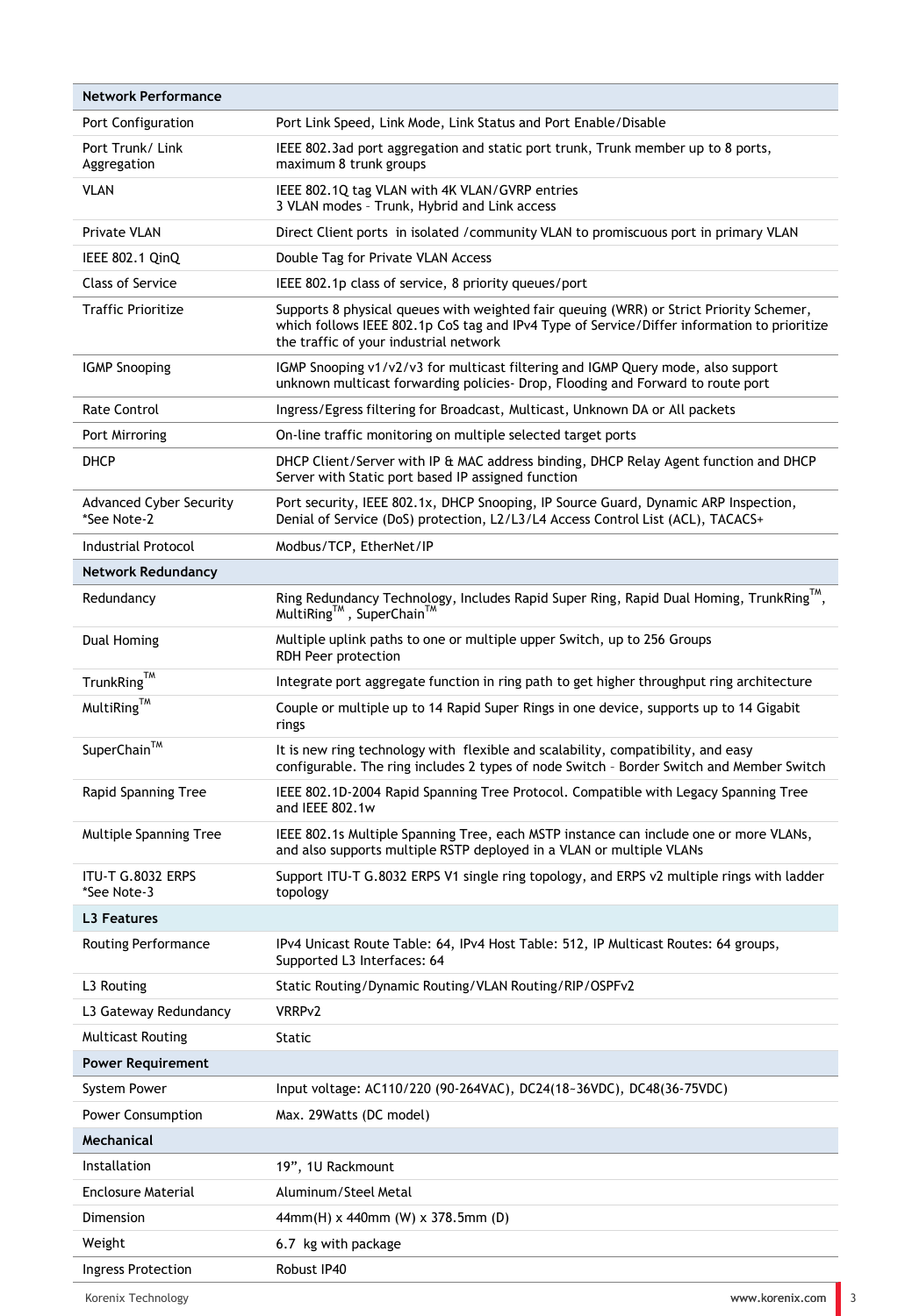| Environmental                |                                                                                                                                |
|------------------------------|--------------------------------------------------------------------------------------------------------------------------------|
| <b>Operating Temperature</b> | $-40^{\circ}$ C $-85^{\circ}$ C                                                                                                |
| <b>Operating Humidity</b>    | 10%~95%, Non-Condensing                                                                                                        |
| <b>Storage Temperature</b>   | $-40^{\circ}$ C $-85^{\circ}$ C                                                                                                |
| Hi-Pot Insulation            | AC 1.5KV for Ethernet Interface to Power, Power to Case                                                                        |
| MTBF(hrs)                    | >445,000                                                                                                                       |
| <b>Approvals</b>             |                                                                                                                                |
| <b>Power Substations</b>     | IEC61850-3, IEEE1613                                                                                                           |
| <b>Rail Traffic</b>          | EN50121-4                                                                                                                      |
| Safety                       | UL 60950-1                                                                                                                     |
| <b>EMC</b>                   | EMI: IEC/EN61000-3-2, EN61000-3-3, EN55022<br>FCC Class A, CE<br>Radiation, Conduction                                         |
|                              | <b>EMS: IEC/EN55024</b><br>IEC61000-4-2, IEC61000-4-3, IEC61000-4-4, IEC61000-4-5, IEC61000-4-6, IEC61000-4-8<br>IEC61000-4-11 |
| Vibration                    | IEC 60068-2-6, IEC 60068-2-36                                                                                                  |
| Shock                        | IEC 60068-2-27                                                                                                                 |
| Free Fall                    | IEC 60068-2-32                                                                                                                 |
| Warranty                     | 5 Years                                                                                                                        |

**\* Note-1: IEEE 1588 PTP HW time stamping (By Request)**

**\* Note-2: Advanced Cyber Security - DHCP Snooping, IP Source Guard, Dynamic ARP Inspection, Denial of Service (DoS) protection, TACACS+ (By Request)** 

**\* Note-3: ITU-T G.8032 ERPS - ERPS v2 multiple rings with ladder topology (By Request)**